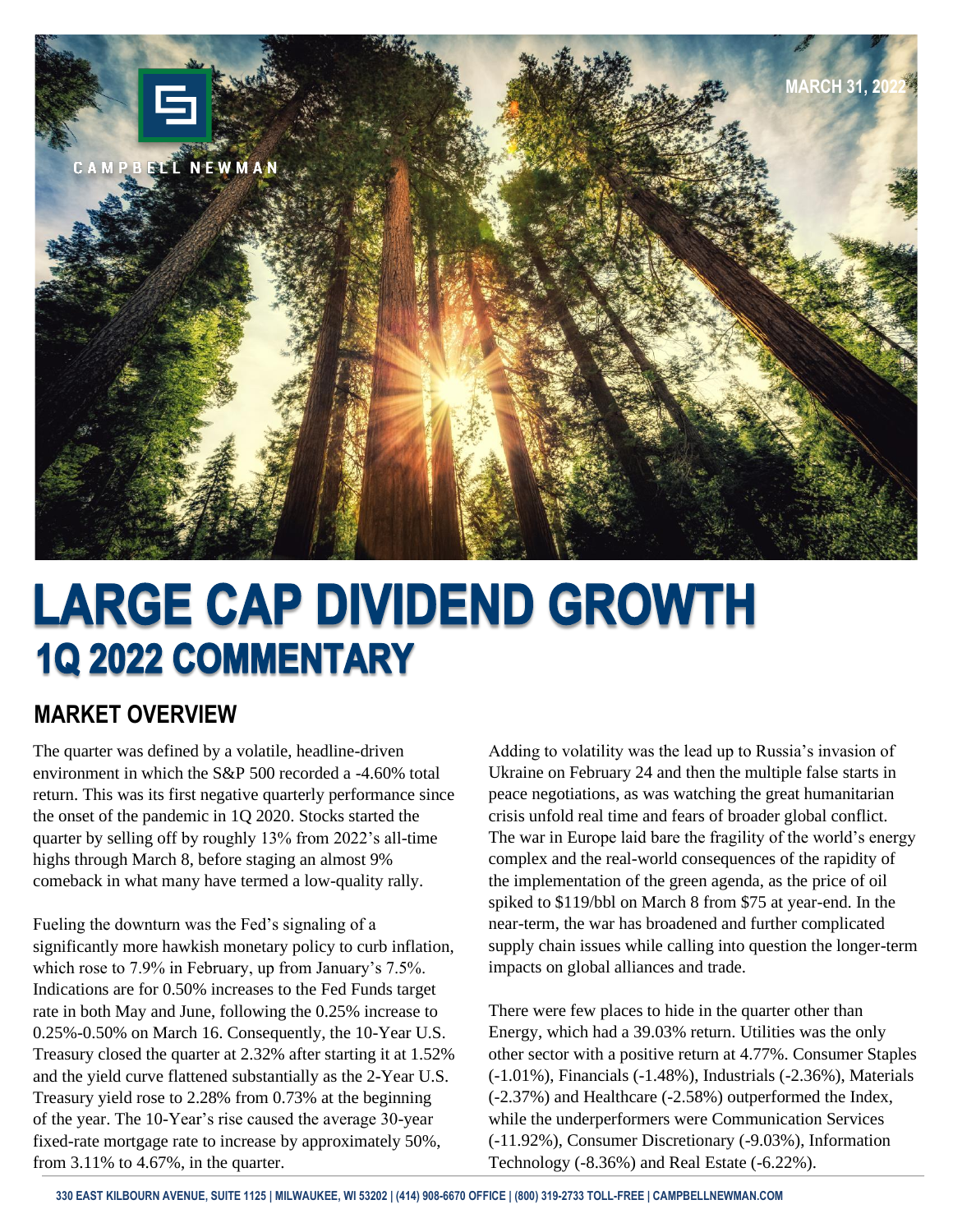

# **PORTFOLIO REVIEW**

The Large Cap Dividend Growth portfolio underperformed the S&P 500 in 1Q 2022. As would be expected by the portfolio's high-quality bias, due to its strict dividend growth criteria, it outperformed during the quarter's downdraft but did not keep pace during the March rally--primarily due to strength of lower-quality issues off of the lows. Sector allocation accounted for 2/3rds of the relative lag with stock selection costing the remainder.

Stock selection in the Industrials provided the greatest positive impact on relative performance at 96 bps, with performance of 8.01% vs. -2.36% for the Index, due to the portfolio's exposure to stocks operating in the less cyclical defense industry. In Communication Services, a relative underweight along with superior stock selection (-6.49% performance vs. -11.92% for the Index sector) added a total of 68 bps to relative return. Stock selection in the Information Technology sector added 37 bps of relative return with performance of -7.54% vs. -8.36% for the benchmark sector, while stock picking in Health Care added another 32 bps, with a return of -0.15% compared to -2.58% for the bogey's sector.

The portfolio's underperformance can be largely explained by stock selection in the Consumer Discretionary and Financials sectors, which cost 111 and 75 bps, respectively.

- The portfolio's Consumer Discretionary sector had a -23.60% return, vs. -9.03% for the benchmark sector, driven by its exposure to two home improvement retailers.
- The Financials recorded a -7.69% return compared to the benchmark's -1.48% performance. Four out of the five sector holdings underperformed as interest rates rose, but the yield curve flattened.

# **TOP CONTRIBUTORS**

**Raytheon Technologies Corp. (RTX)** was a beneficiary of the rally in defense stocks spurred by Russia's invasion of Ukraine. With military sales accounting for approximately 50% of total revenues, RTX stands to benefit from the building support for increases in defense budgets here

and with our allies.

**Northrop Grumman Corp. (NOC)**, a pure play defense contractor, also participated in the defense stock rally driven by the conflict in Ukraine. The potential for upward pressure on defense budgets should be beneficial to NOC.

**ConocoPhillips (COP)** announced it is increasing its 2022 total return of capital target from \$7.0 billion to \$8.0 billion in keeping with the move higher in the price of oil. The energy sector led the market in the quarter as the price of oil rose by 34% to \$100.28 per barrel, driven in part by the war in Ukraine.

#### **BOTTOM CONTRIBUTORS**

**Lowe's Companies, Inc. (LOW)** posted strong fiscal 4Q 2022 results with earnings ahead of consensus driven by 5.1% comparable store sales. Despite this operational strength, the stock underperformed over concerns of an eventual sales deceleration due to the lapping of stimulus payments and DIY share of wallet normalization, along with uncertainty due to rising mortgage rates. We believe the company will be able to manage through this period of uncertainty and note the stock's valuation is attractive at 13.9x fiscal year 2024 consensus estimate, a 15% discount to its 20-year median multiple.

**The Home Depot, Inc. (HD)** posted solid fiscal 4Q 2022 results with earnings ahead of consensus driven by domestic comparable store sales of 7.6% though margins were slightly impacted due to mix and supply chain issues. Management's conservatism in its fiscal year 2023 guidance came as a disappointment to investors. Sentiment toward home improvement stocks turned negative in the quarter. While recognizing the easy comps are behind them, the high housing turnover during the past several years should provide a longtailed spending trend in home improvement, that we believe has been overly discounted.

**TE Connectivity Ltd. (TEL)** reported fiscal 1Q 2022 results driven by strong organic growth in its Industrial and Communication Solutions units. While results were stronger than expected, component order trends moderated in the Transportation division, leading to concerns of inventories building ahead of demand trends. We believe these concerns are overblown as order rates should recover over the next few quarters as inventories are depleted near-term.